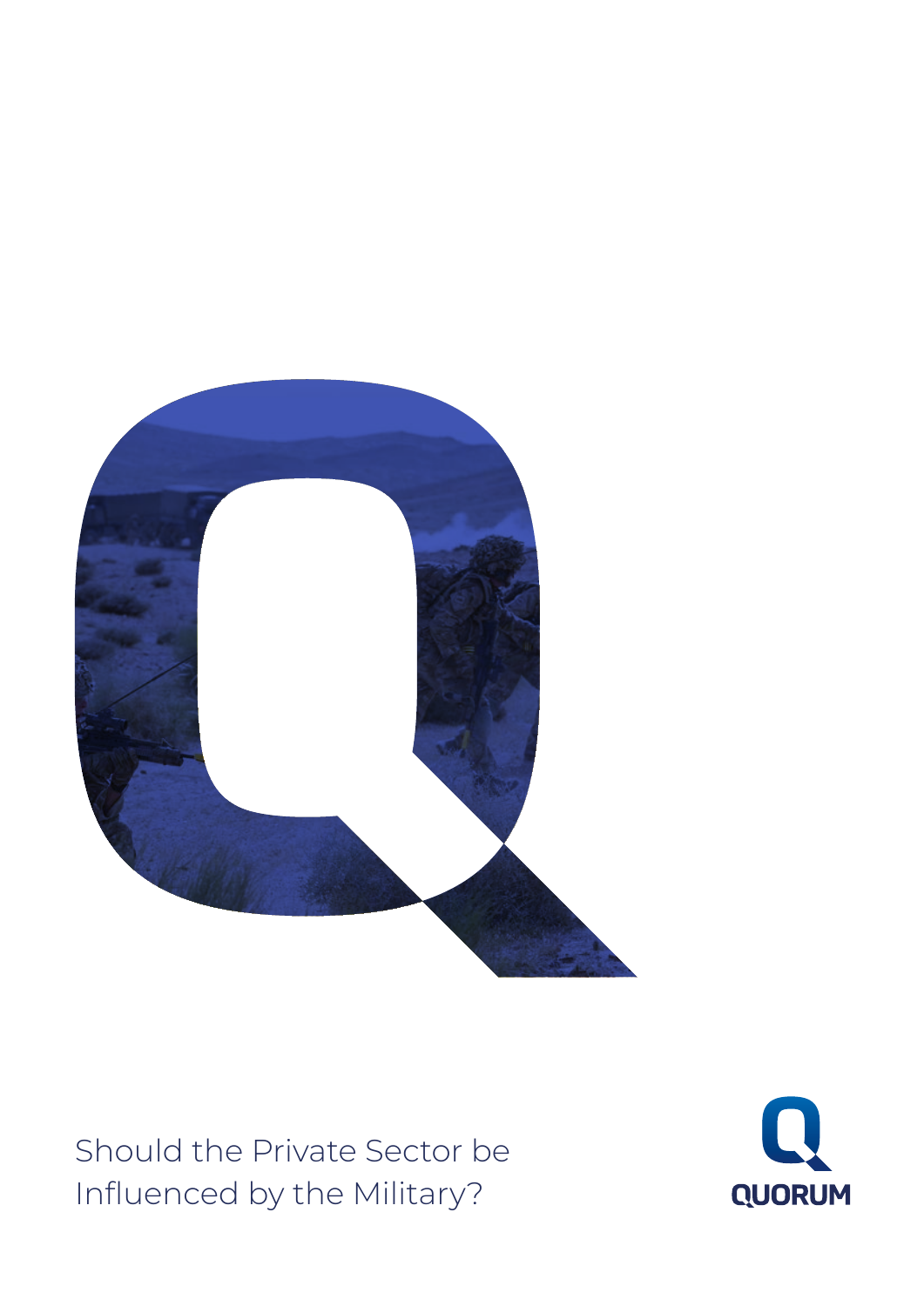| 05                      | <b>Executive Summary</b>                       |
|-------------------------|------------------------------------------------|
| 06                      | <b>The UK's Defence Sector</b>                 |
| 07                      | A World Class Reputation                       |
| 08                      | The Defence Industry in Numbers                |
| 09                      | The Military's Approach                        |
| 10 <sup>°</sup>         | Integrated Logistic Support (ILS)              |
| $\overline{\mathbf{1}}$ | The History of ILS in the Defence Sector       |
| 12                      | ILS - A Silver Bullet?                         |
| 13                      | Financial Pressures & the Greater Need for Eff |
| 14                      | <b>Integrated Logistic Support</b>             |
| 15                      | <b>ILS in More Detail</b>                      |
| 16                      | Service Levels                                 |
| 16                      | <b>ILS in Practice</b>                         |
| 18                      | Further Core Elements of ILS                   |
|                         |                                                |
| 20                      | <b>ILS In The Private Sector</b>               |
| 22                      | Case Study                                     |
| 24                      | What Lessons Can The Private Sector Learn Fi   |
|                         | Defence Sector?                                |
| 26                      | The Implications of Poor Execution             |
| 27                      | Reliability and Availability                   |
| 27                      | Resources and Training                         |
| 28                      | Equipment                                      |
| 28                      | Documentation                                  |
| 29                      | <b>Conclusion</b>                              |
| 30                      | About Quorum                                   |
| 31                      | <b>Contact Details &amp; References</b>        |
|                         |                                                |

#### ffective ILS

#### -<br>From The



# Contents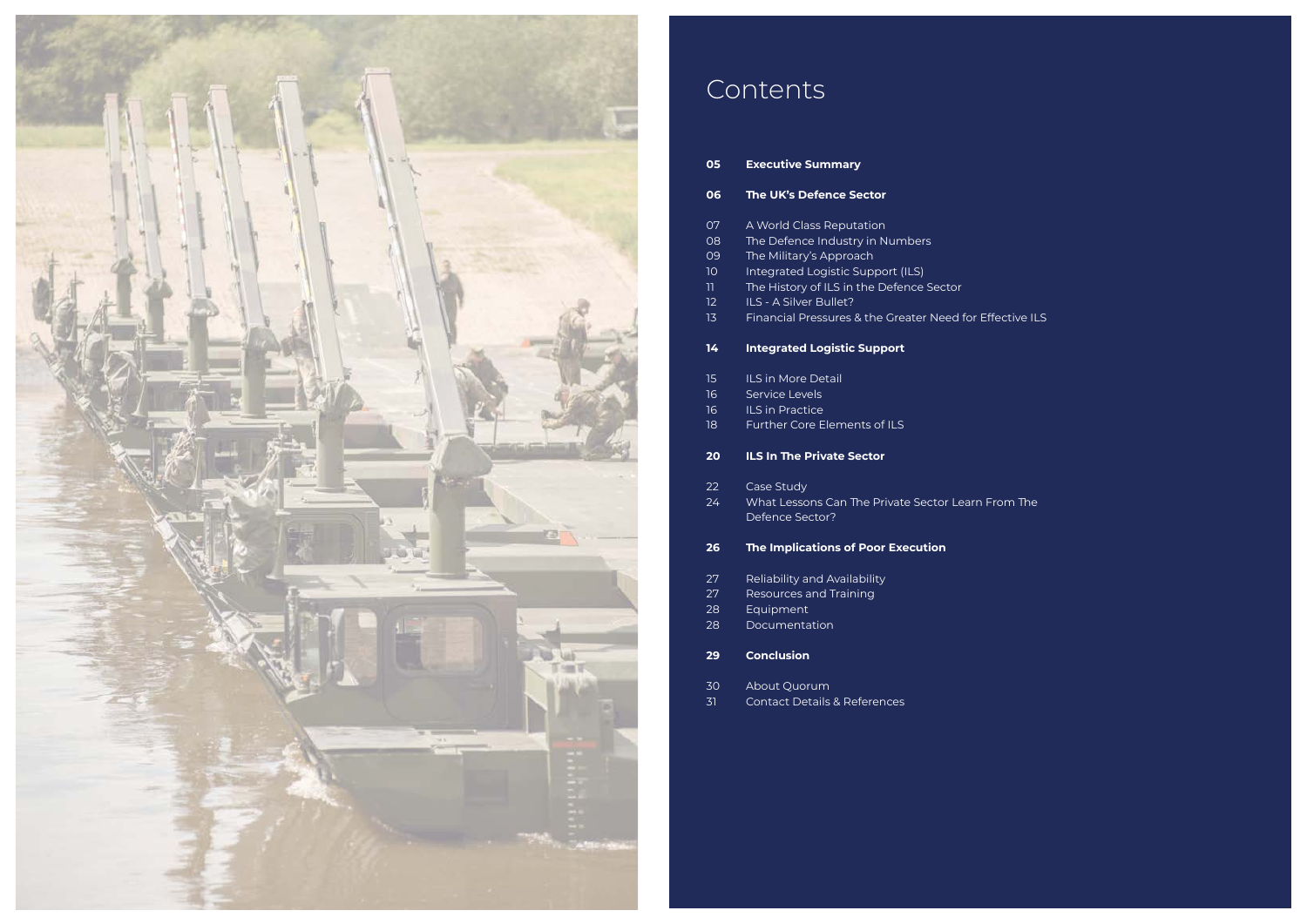

## Executive Summary

Open any newspaper and you wouldn't be surprised to read **Quorum Directors** an article criticising defence sector projects that are vastly over budget, or years behind schedule - or worse still, both. It's no wonder there's public interest in the performance of these projects, as it's the taxpayers' pounds that are wrapped up in the procurement of equipment and services to support the UK's military. It's the journalist's job to report on projects that aren't delivering, but if you look behind the headlines and take time to understand the intricacies involved in defence contracting, it's not as straightforward as some might believe.

The complex strands involved in effectively and efficiently delivering - for example - the next aircraft carrier, armoured fighting vehicle, or fast jet on time and on budget are numerous, interlinked and need to work together seamlessly. So, effective implementation of systems management processes that track the Life Cycle of equipment procurement, delivery and support - known as Integrated Logistic Support (ILS) - has proven to be critical to a project's success.

With its proven ability to effectively manage and minimise project risk, and its fundamental role in project performance, ILS has become so successful that it's now mandatory for all UK defence contracts. Witnessing its successful adoption, the private sector has begun to integrate ILS across multiple and diverse industries such as oil and gas, rail transport and healthcare.

Quorum has operated since 2000 as an expert and independent ILS specialist and is recognised and relied upon for its skills and expertise by the Ministry of Defence and wider industry. The Quorum team benefits from decades of industry and military experience in the Armed Forces and works in close partnership with those supplying the sector. Using first-hand knowledge and expert insight they're increasingly evaluating opportunities for, and being called upon to work with, other industries in which to apply ILS to help the private sector reap the potential benefits.

But how can ILS help the private sector, and should it even be influenced by public sector contracting and programme management? This white paper delves into how the military uses ILS, how it can be truly effective, what it can prevent in terms of spiralling costs and overwhelming delays, and how it forms a critical role in the military's future. What can the private sector stand to learn - or lose - by following the lead of the defence sector?

**Trevor Hirst** *Operations*



**Ian Rees** *Commercial / Finance*

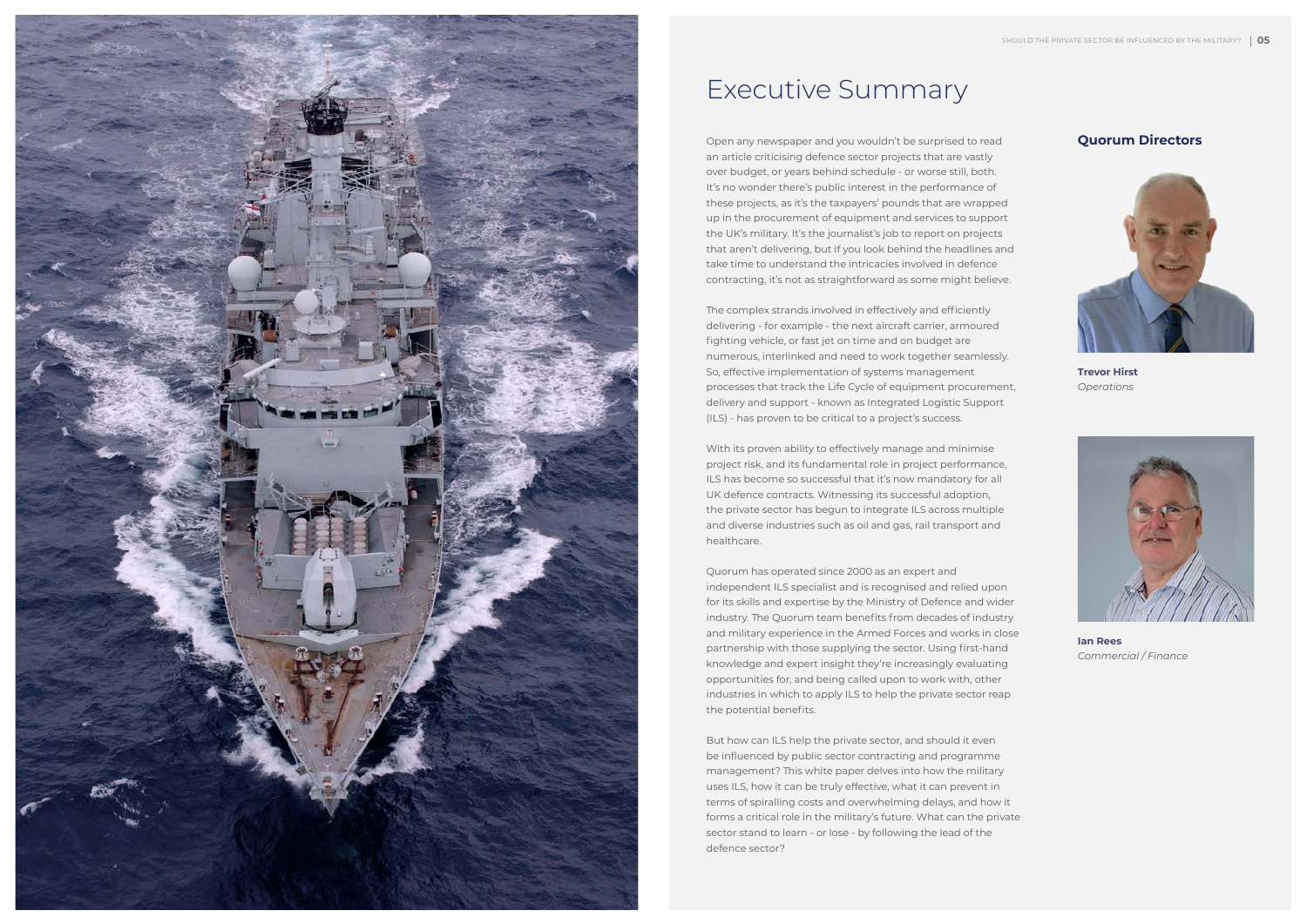#### A World Class Reputation

Supporting operations as a major world power, the UK's defence budget is a significant factor in the overall make-up of the economy, with 2.2% of GDP spent on defence in 2016 - £35.3bn in the 2016/17 financial year, and £8.7bn of that total spent on equipment and infrastructure alone.<sup>1</sup>

#### **Across the globe and at home, the UK enjoys an unrivalled reputation in defence thanks to the agility, professionalism, integrity and reliability of its Armed Forces.**

So, it's no surprise that the support network in place to provide rigour and the necessary operating structure is both vast and complex.

Working across over 150 sites around the world, DE&S employs approximately 11,500 civil servants and military personnel and is responsible for the procurement and support of ships, submarines, aircraft, vehicles, missiles, weapons, supporting services and more.<sup>2</sup>

As the keyholder to the reputation of all our Armed Forces, it is the role of the Ministry of Defence (MoD) to not only showcase power and influence overseas through bilateral and multilateral relationships, but to act as guardian of some of the most complex and technically advanced defence requirements in the world.

The MoD is one of the biggest public procurement organisations in Europe and its dedicated arm's-length body, Defence Equipment & Support (DE&S), manages an extensive and diverse range of contracts that underpin all UK defence support requirements to allow effective operations.

**The aim of the UK Ministry of Defence is to ensure that the Armed Forces have the training, equipment and support necessary for their work, and that it keeps within budget, and keeps equipment in the hands of the user when they**

- 
- 
- 

**need it.**

**The complex strands involved in effectively and efficiently delivering - for example - the next aircraft carrier, armoured vehicle, or fighter jet on time and on budget are numerous, interlinked and need to work together seamlessly.**

# The UK's Defence Sector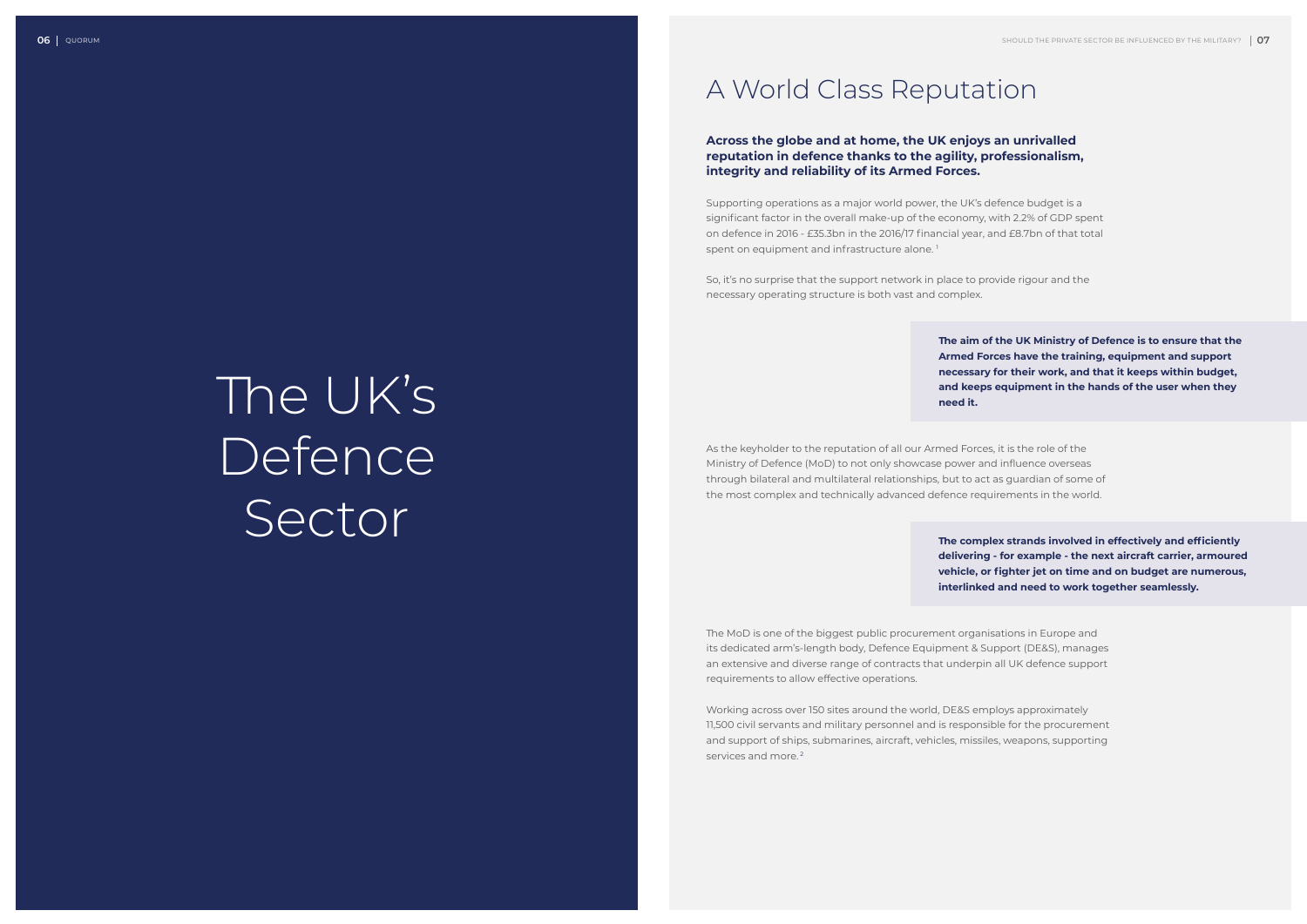**IN 2017/18, THE MOD'S CORE DEPARTMENT PLACED**

**NEW CONTRACTS WITH A COLLECTIVE VALUE OF**

**SALARY**

**PERCENT ABOVE THE NATIONAL AVERAGE**

#### The Defence Industry in Numbers

#### **AROUND**

2,500 / 2,096

**SMES WORK INTO DEFENCE SUPPLY CHAINS ALL AROUND THE UK, PRODUCING UNIQUE IDEAS AND VITAL COMPONENTS RELIED UPON BY CUSTOMERS AND THE WIDER INDUSTRY**



£5.8billion

#### 66

*Independent report: Growing the contribution of defence to UK prosperity: a report for the Secretary of State for Defence by Philip Dunne MP, 9th July 2018. 3*

# The Military's Approach

**It is MoD policy to procure equipment that meets the required performance to time and cost, and which is fully supportable at the optimum Life Cycle Cost (LCC).** 99

Boasting world-class excellence in its operations isn't something the UK's Armed Forces enjoy by chance. Over many years a strict internal operating structure has been introduced into the procurement of defence equipment and support services, honed to protect and enhance implementation and use. From the first moment of contract sign, through to delivery to the customer, and ongoing maintenance through to obsolescence management - consistent and effective project management is crucial to success.

> Therefore having highly secure and robust systems, processes and procedures that minimise risk, avert over-budgeting and mitigate project delay is not only recognised as being highly valuable and advantageous, but **project-critical**.

#### **£22.1 billion**

TURNOVER



GROWTH SINCE 2017

**140,000**

DIRECT EMPLOYEES



INDIRECT EMPLOYEES

**4,200**

APPRENTICES

DEFENCE STANDARD (DEF STAN) 00-600

# **£7.3 billion**

AVERAGE EXPORTS (2012-16)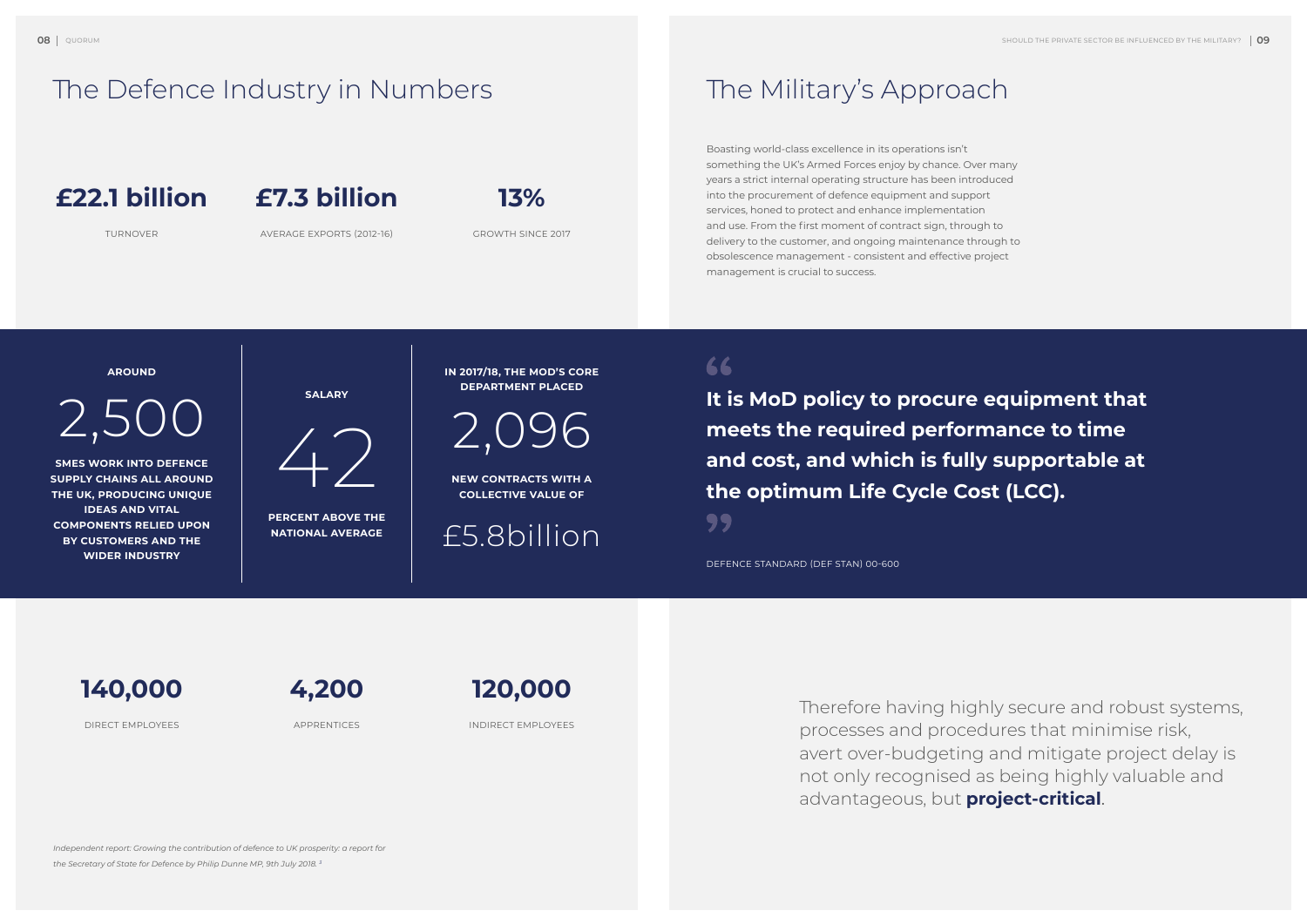# The History of ILS in the Defence Sector

The discipline was first adopted by the US Army in the 1950s, and was later introduced by the UK's MoD in 1993 under the DEF STAN 00-60, making it mandatory for all MoD contracts worth more than £1 million.

In 2010 it became mandatory for all equipment procurement in accordance with the evolved DEF STAN 00-600, to ensure equipment was designed with the necessary support infrastructure in place and with Through Life Cycle Costs fully integrated into project budgets.

Today, across the entire defence sector, ILS is applied to all technology demonstrator programmes, major upgrades, software projects, collaborative projects, and off-the-shelf procurement. Where equipment has already been developed and the design cannot be affected, ILS is still used to influence the selection of equipment on the grounds of supportability and Through Life Finance.



#### Integrated Logistic Support

Acting as foundation to the project management of multiple and complex elements is ILS - and when implemented well, is a discipline proven to be highly effective at reducing risk to both costs and timescales, while at the same time improving quality, efficiency, and capability.

Within equipment provision, ILS considers each element in the manufacture and procurement process - from early concept design and development, through to successful contract bid and physical manufacturing, testing, delivery, and ongoing maintenance, servicing and disposal.

Its role is to not only identify potential project risk, but also provide solutions to mitigate the impact and likelihood of those risks, ultimately assuring DE&S, and in turn the MoD, that equipment will not incur significant additional (and unplanned) costs throughout its lifespan, that it will be delivered within the specified timescales, and that the Armed Forces receive kit that is fit for purpose and which enables successful operations within land, sea and air environments.

> **With its proven ability to effectively manage and minimise project risk and its fundamental role in project performance, ILS has become so successful that it's now mandatory for all UK defence contracts and as a result, the private sector has begun to adopt ILS across multiple diverse industries such as oil and gas, rail transport and healthcare.**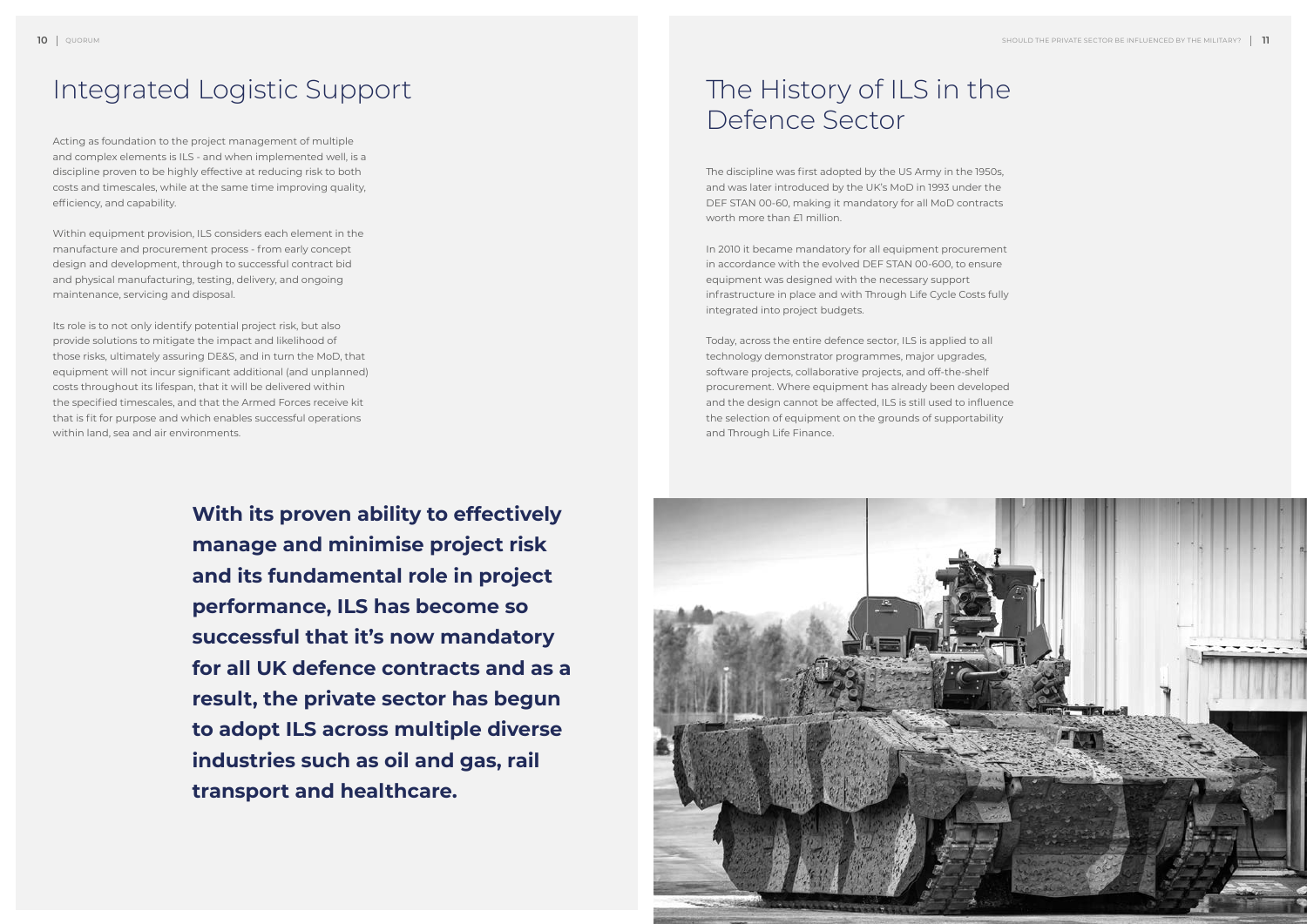#### Financial Pressures & the Greater Need for Effective ILS

As a Government department, the MoD's financial management is rightly under continual scrutiny from the National Audit Office (NAO). In a report in 2015, the NAO analysed performance of the department, and compared this with its previous review of 2010, a year in which the MoD was found to be ineffectively managing future spending plans, with a significant gap between forecast and actual costs. <sup>6</sup>

At that time, it was found that there was a cycle of over-committed plans, shortterm cuts, and the re-profiling of expenditure, which resulted in poor value for money for the public and reduced front-line military activities.

As of 2015, the NAO found that the MoD had brought its costs under greater control and that its Head Office had demonstrated that it had taken on a more strategic role in managing the defence budget, focusing on overall affordability challenges and greater management of financial risk. Structural changes also encouraged each military discipline to take on greater responsibilities for day-today financial management of their own budgets.

However, for this to be effective, the NAO report concluded that each discipline needed to develop its financial skills and project and programme management capability to take on this enhanced role.

One could assume, therefore, that there would be the potential for poor implementation of an ILS strategy, which isn't facilitated within the supply chain in the way it should be, or one that is used sporadically on separate activities and with separate contractors. Not only does this jeopardise the specified customer requirements, but also future supplier relationships.

So maintaining a focus on excellence in project management for equipment and support programmes to ensure continued optimum capability, efficiency and supportability for both new and existing projects, has continued to be a crucial part of the MoD's governance structure.

It is clear that since its introduction, ILS as a foundation underpins the UK's exceptional military operation and serves to ensure excellence in the defence sector. With projects that are so intrinsically complex with so many contributing strands, poorly implemented ILS can be the difference between success or catastrophic failure in budgets, project viability, safety, reputation and more.

#### ILS - A Silver Bullet?

Despite its success, and being mandatory in defence contracting, the level to which ILS is applied can vary, and its implementation, if not carried out with adequate strategic oversight, can leave contracts open to greater risk.

Moreover, the procurement and delivery of defence equipment also regularly makes the headlines. The impact on the public purse of Government decisions on defence means there is a vested public interest, and the spotlight is rightfully turned on those projects that are underperforming whether that be in delays or in budgets being blown.

**The MoD reported in its annual Finance and Economics Bulletin of 2018 that forecast costs for boats 4-7 of the Astute Class submarine were £516million over budget. The increase, it said, was due to a range of factors including 'increased schedule durations' (i.e. delays).** <sup>4</sup>

**The Times newspaper reported in January 2019 how an MoD IT modernisation programme, aimed at providing "mission critical" services was around £210million over budget and more than two years late.** <sup>5</sup>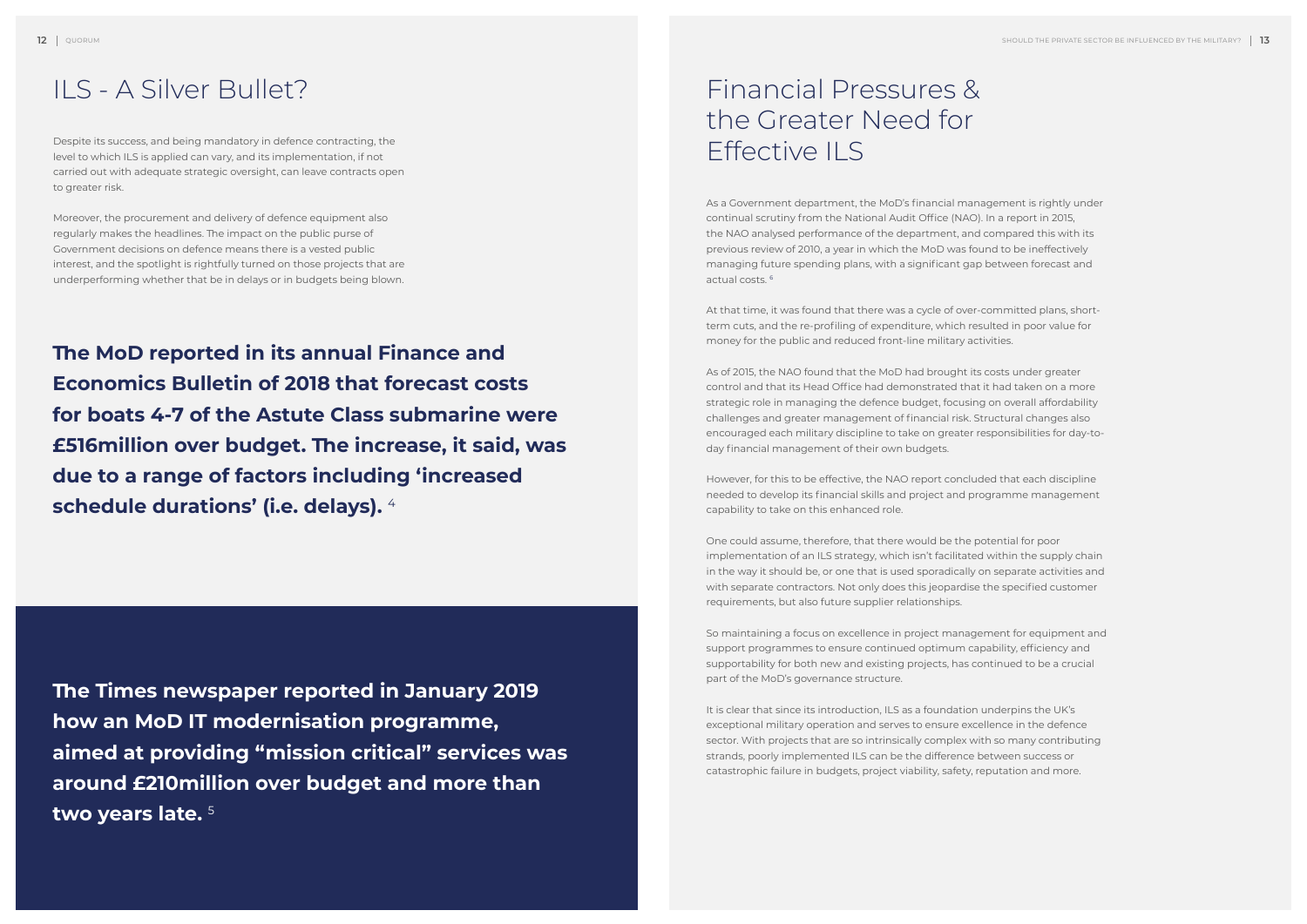#### In More Detail

ILS is a disciplined process used to ensure that systems are fully supportable through-life at optimum cost.

The ILS process aims to influence design during the development phase or assess impact of design on supportability, determine the support requirements and Through Life Finance with the objective of:

#### **Optimising costs**

# **Maximising supportability**

#### **Ensuring capability**

Through strategic planning, from cradle to grave, ILS considers every aspect of equipment procurement from initial concept, to the design, manufacture and end delivery - identifying risks and influencing design.

Through the focused application of ILS, it is possible to ensure that the designed system is usable, sustainable, and that it meets the required capability during its intended service life in the most cost-efficient and operationally effective manner.

ILS will streamline the manufacturing, delivery and use of equipment throughout its whole lifespan, including the cost and time associated with running, maintaining, servicing, supporting, and repairing equipment.

For all parties involved, from Original Equipment Manufacturers (OEMs) and engineers, to operators, logistics and commercial teams, a successful ILS plan will ensure they work seamlessly together to optimise efficiencies and cost-savings associated with any equipment acquisition activity.

# Integrated Logistic Support

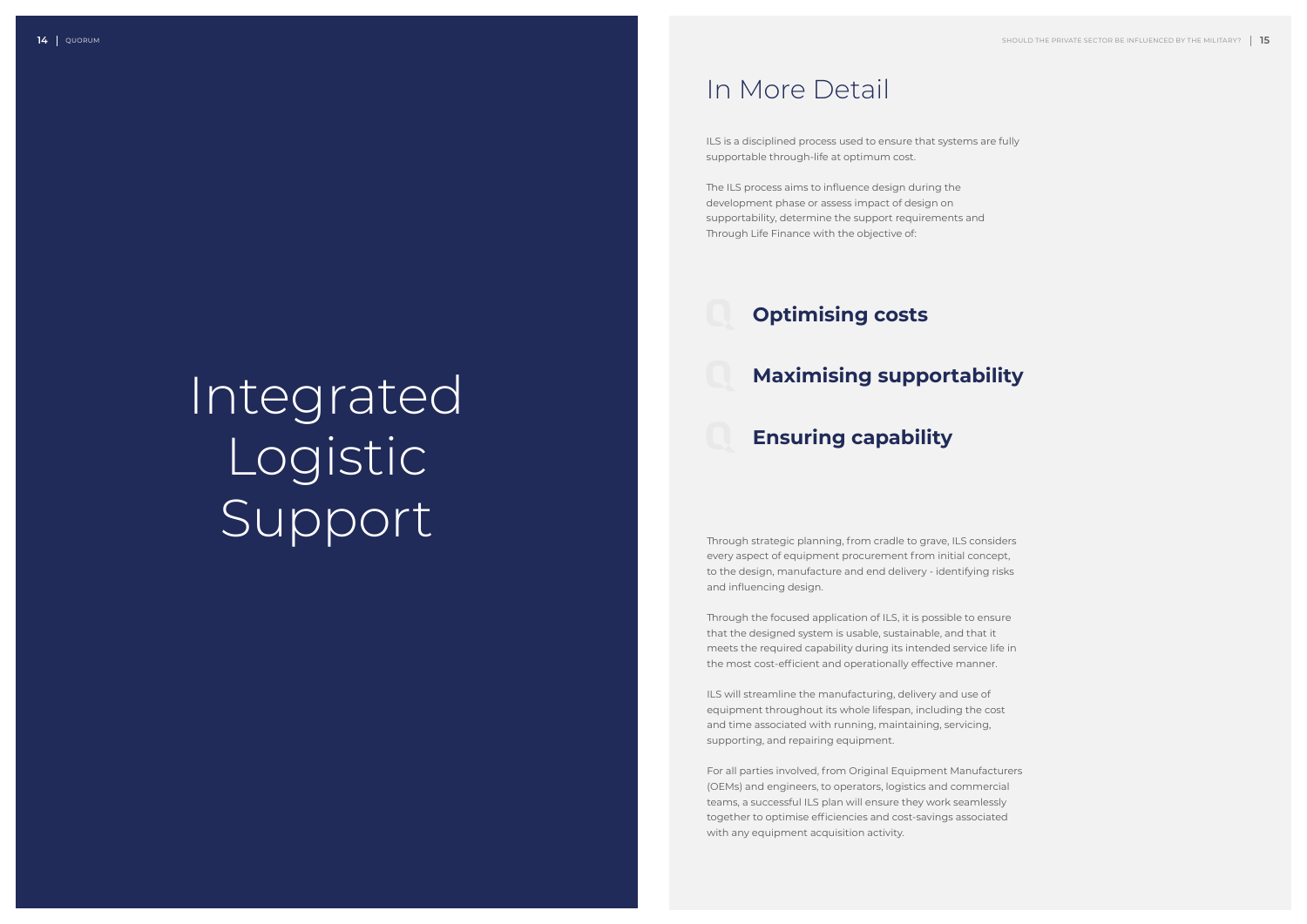#### Service Levels

#### ILS in Practice

There are various service levels when specifying ILS for a project or within an organisation as part of its internal processes and requirements. These range from complete management of all ILS activities, including Supportability Analysis (SA), Technical Documentation, training and Through-Life Finance Analysis - or a tailored combination of services based on specific requirements.

Once equipment has been designed and developed, equipment maintenance is considered – essentially looking at how it will be managed and by whom, and how the maintenance will be recorded and documented.

Training and associated support are factors within ILS, required to ensure ultimate safety and operational effectiveness. Whether civilian, employees or contractors, a training needs analysis will consider whether end users are able to acquire, operate and support equipment effectively and safely, and that at the end of its life it will be disposed of legally and ethically.

The facilities in which the equipment will be based during its build and prior to delivery will also be considered as part of the ILS process. It considers the facilities necessary to establish permanent and semipermanent capital works, such as associated machinery or construction of facilities (e.g. any expected downtime of facilities, upgrades of facilities, and how likely these are), as well as subsequent plans for how to effectively mitigate potential disruptions to both time and cost.

The starting point for any ILS programme needs to be SA. This is the principle tool behind any ILS programme, and consists of various structured analytical tasks aimed at developing the optimum support.

Considerations typically made through SA include planning support and management requirements, identification of major cost drivers and risks, alternative support solutions, determining the optimum solution, identifying required resources to implement the chosen solution, and validation of the solution once the project enters service.

**A Training Needs Analysis will consider whether end users are able to acquire, operate and support equipment effectively and safely, and that at the end of its life it will be disposed of legally and ethically.**

MARTIN-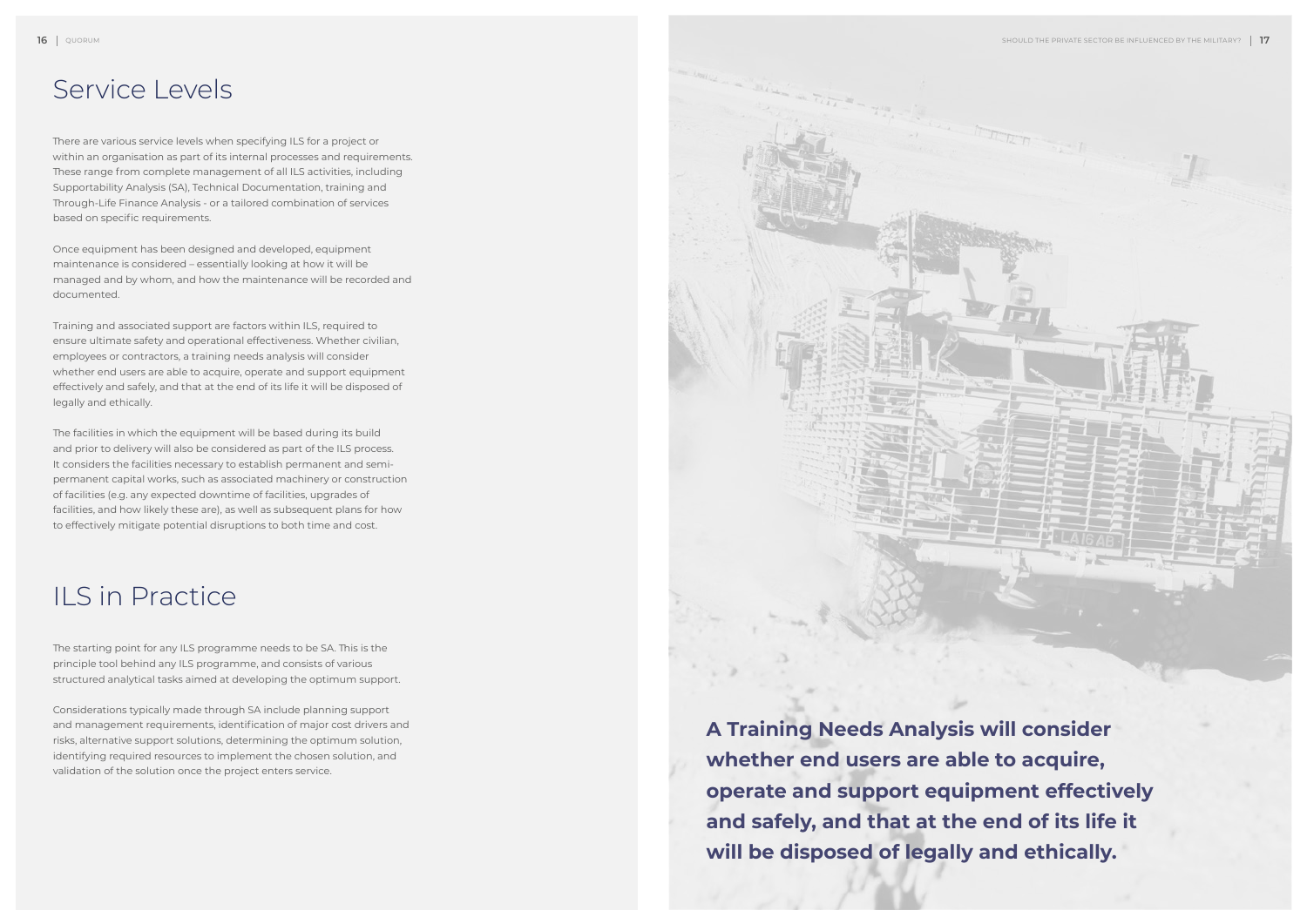#### Further Core Elements of ILS

| <b>Availability, Reliability &amp;</b><br><b>Maintainability (AR&amp;M)</b> | AR&M is the cornerstone to most ILS activities,<br>providing input to safety, spares optimisation,<br>training, risk, Technical Documentation, maintenance<br>(corrective and scheduled), Human Factors<br>Integration, Obsolescence and Life Cycle Costs.<br>Ultimately, AR&M activities ensure that the design<br>meets the required operational performance targets. | <b>Project Management (PM)</b>                                                                                                                                                                                   |
|-----------------------------------------------------------------------------|-------------------------------------------------------------------------------------------------------------------------------------------------------------------------------------------------------------------------------------------------------------------------------------------------------------------------------------------------------------------------|------------------------------------------------------------------------------------------------------------------------------------------------------------------------------------------------------------------|
| <b>Technical Information &amp;</b><br><b>Documentation</b>                  | Comprising hard paper and soft copy, including text,<br>graphics, animation and video to develop system<br>descriptions, operating information, maintenance and<br>repair information, diagnostic support data, system<br>flow, wiring diagrams and software information.                                                                                               | <b>Safety &amp; Environmental</b><br><b>Protection</b>                                                                                                                                                           |
| <b>Training Needs Analysis (TNA)</b>                                        | Can be used as a standalone activity or as part of<br>a wider integrated programme to determine the<br>training requirements and identify the most cost-<br>effective means of meeting that requirement.                                                                                                                                                                | <b>Obsolescence Management</b>                                                                                                                                                                                   |
| <b>Through Life Financial (TLF)</b>                                         | The terminology 'Cradle to Grave', 'Through Life<br>Management', 'Through Life Costs' and 'Whole Life<br>Costs' all refer to Life Cycle Costs, and are elements of<br>Through Life Finance. System design decisions made<br>during the early phase of a project will have major<br>impact.                                                                              | <b>Human Factors Integration (HFI)</b>                                                                                                                                                                           |
| <b>Supply Support Planning (SSP)</b>                                        | Ensuring that equipment has a defined supply<br>support structure in place. Consideration is also given<br>to in-depth areas like consumables, spares pipeline,<br>stocking rate, and lead time of suppliers.                                                                                                                                                           |                                                                                                                                                                                                                  |
| <b>Contractor Logistics Support</b><br>(CLS)                                | The onus of responsibility is placed on the equipment<br>manufacturer. This can be tailored to cover specific<br>elements or the complete project, and provides<br>incentives to ensure supportability issues are<br>considered and addressed during the design stage.                                                                                                  | ILS Can:<br>Improve efficiency and reduce cost<br>$\bullet$<br>Minimise long-term unnecessary delays<br>Improve safety and legislative expectations throug<br>٠<br>Reduce downtime through efficient maintenance |

Ranging from collaboratively mentoring, training and advising existing teams, through to sourcing highlyskilled personnel for specific projects, and externally managing an entire ILS programme, this service can vary hugely depending on the level of project management support required.

This is a systematic process for identifying, tracking and resolving safety and environmental hazards and quantifying and managing risk to a level that is either acceptable or tolerable using the 'As Low As Reasonably Practicable' principles. It is a key factor in the drive to improve safety, minimise the environmental impact, and reduce risk whilst maintaining operational capability and equipment cost effectiveness.

If undertaken as early as possible and as an integral part of the design, production and in-service support stages, potential remedial expenditure and overall cost of ownership is kept to a minimum.

Often the most challenging part of design and development is how to integrate equipment with the human element. Any equipment design that reduces training requirements will provide considerable longterm savings, and using HFI processes ensures related Whole Life Cost issues will be addressed.

**• Improve safety and legislative expectations through training • Reduce downtime through efficient maintenance and servicing**

- **• Improve reliability**
- **• Resolve problems quickly and efficiently**
- **• Forecast any risks or potential disruptions**
- **• Plan in advance staff and personnel requirements**
- **• Boost operational cost efficiency**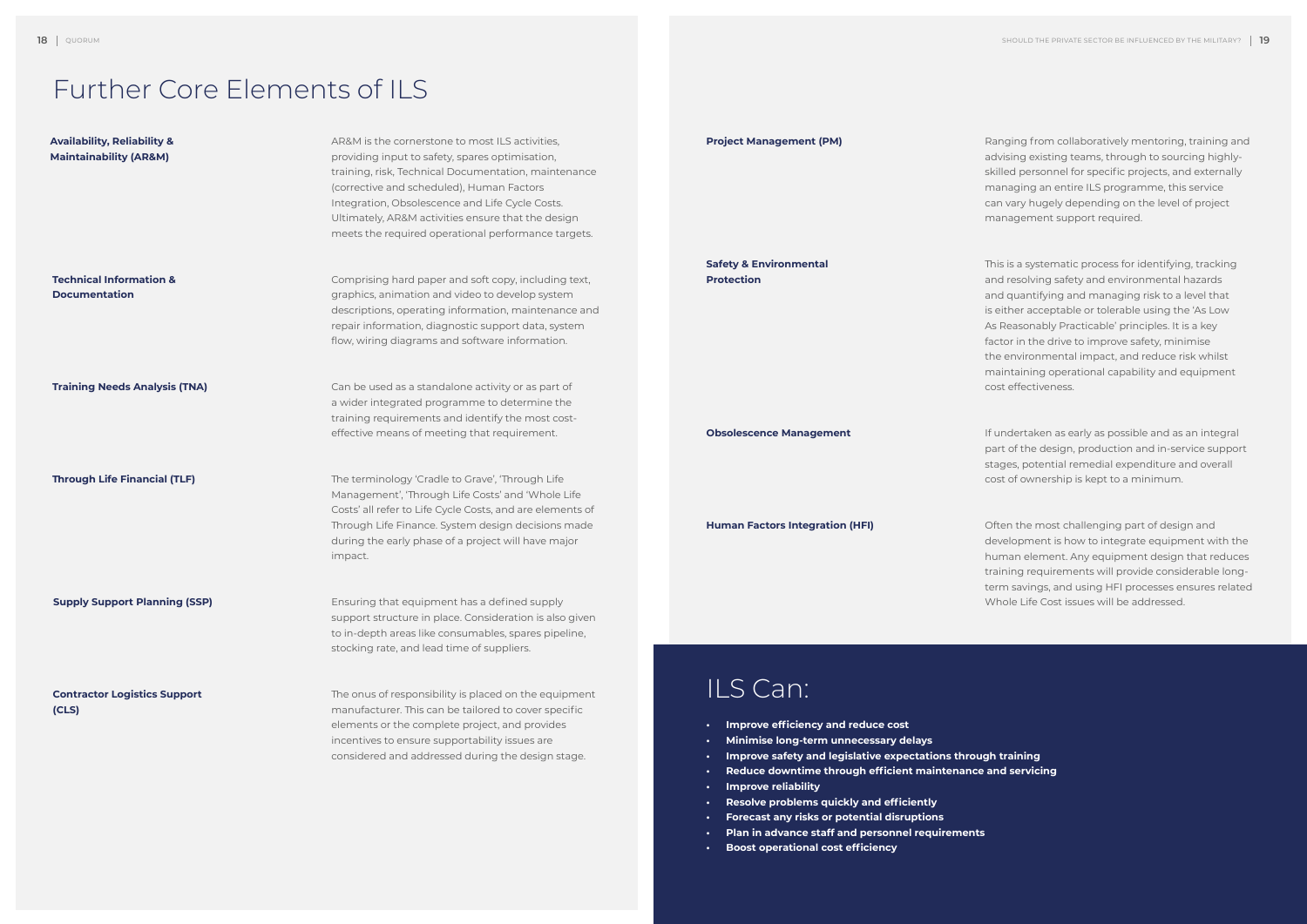# **There are increasing opportunities for private sector**

**organisations to apply and reap the benefits of ILS, but how can it help and should private industry be influenced by public sector contracting and programme management?**

> Despite originating as a military discipline, the proven effectiveness of ILS as a concept has seen its appeal as a project and programme management framework broaden to other industries to effectively manage cost, reduce maintenance requirements, mitigate delays, and ensure an efficient supply chain.

> ILS can help contractors and service providers working within any sector to understand the specific requirements of their work, and permits them to deliver not only what a project needs, but enables them to sustain equipment at the greatest operational capability, availability and efficiency throughout its Life Cycle.

**Healthcare & Pharmaceutical**

**Renewable Energy**

**Rail**

ILS in the healthcare and pharmaceutical sectors enables the efficient production, sourcing, and delivery of products and maintains quality and reliability on a global scale. Healthcare has already seen the benefits of adopting a systems-based approach after recent incorporation of defence standards.

Due to the geographic locations and access limitations particularly associated with offshore windfarms, maintenance costs can be substantial, with any system failures resulting in significant financial losses for operators. In order to negate such an impact, ILS processes are commonly utilised within renewable energy systems.

An efficient and safe rail transport network relies on ILS, which is used extensively across the industry to control multiple interconnected aspects and bring together fragmented supply chains.

# ILS in the Private Sector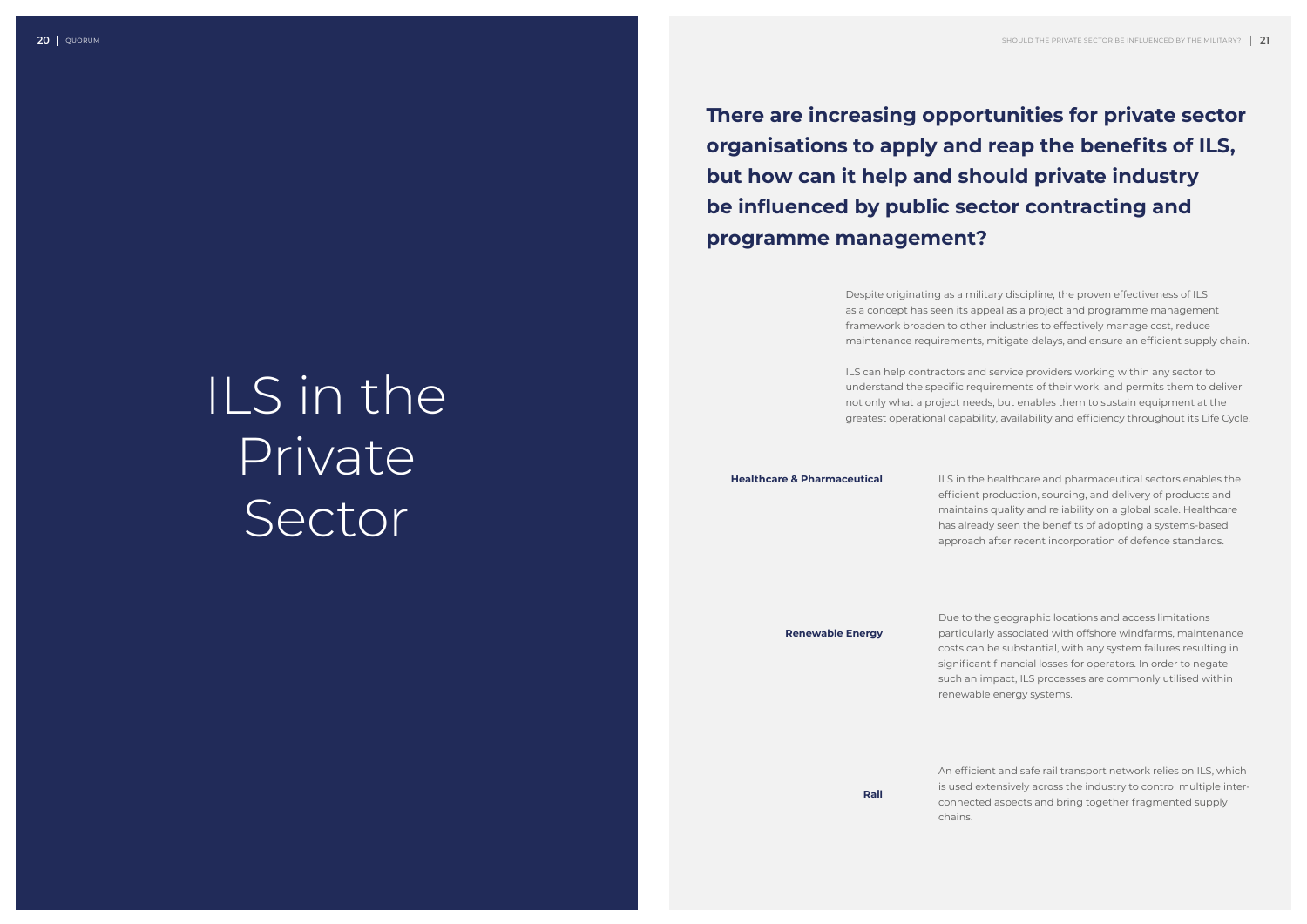#### Case Study:

#### Hitachi Rail Europe: Class 395 Supportability Engineering

Rail industry expertise, historical knowledge, and engineering judgement were employed by the Quorum team to analyse historical data for two Hitachi HS1 Class 395 Sub-Systems to establish spares requirements.

- By analysing the data using an internal Logistic Data Table (LDT) and Poisson Distribution Theory, Quorum was able to demonstrate Supportability Engineering (SE) capabilities.
- The LDT was tailored to cover Part Identity, Quantity, Reliability Information, and Spares Provisioning, while the Poisson Distribution Spares Analysis theory calculated the probability of a certain number of failures occurring over a certain length of time.
- Taking assumptions and averages over train running and distance, each identified component was allocated a theoretical and actual failure rate, and a spares provisioning rate established.

#### Analysis results

- Spares were identified as having a theoretically good failure rate.
- Large differential factor in identified failure rate was highlighted.
- A run-down of spares holding was established at depot level, per unit and per fleet, and an uplift in necessary spares provision was highlighted once differential factors were applied.

#### Conclusion

**Results provided to Hitachi showed that by re-evaluating spares holding, both maintenance and down time could be avoided and unnecessary costs could be saved.**

Due to its comprehensive and overarching nature, ILS within the private sector can prove to be complex and challenging to implement effectively, so many businesses opt to engage external providers to work alongside as a support partner to offer advice and guidance and to ensure the system is working well.

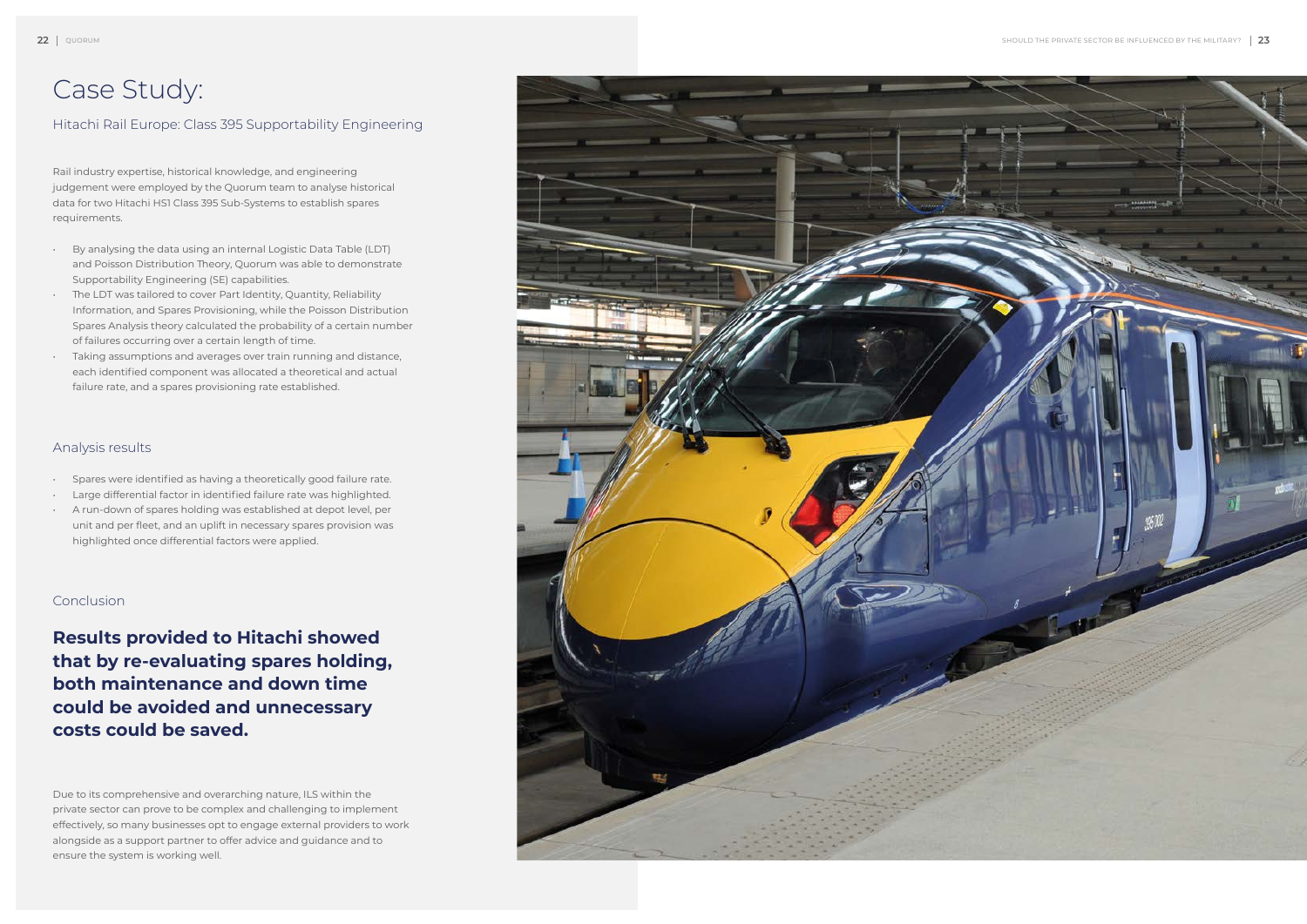## What lessons can the private sector learn from the defence sector?

While it was initially designed solely for military application and is still an integral part of its acquisition and procurement process, ILS is increasingly being used in the private sector. As such, having stolen a march on other industries, examples of poor implementation of ILS in defence can serve as lessons to others.

**As demonstrated by the earlier Hitachi Rail Europe case study, adoption of an effective and joined-up support structure can avoid unnecessary extra expenditure in spares holding.** CELE

Moreover, current disparate processes for individual project requirements existing within the private sector only highlight the benefits of adopting ILS as an holistic management process, in order to avoid a siloed approach, ineffective overall project management and the risk of ultimate project failure.

**Even with ILS in place, as we have seen from its application in the defence sector, there still exists a risk of poor execution, which can lead to poor results and poor project performance.**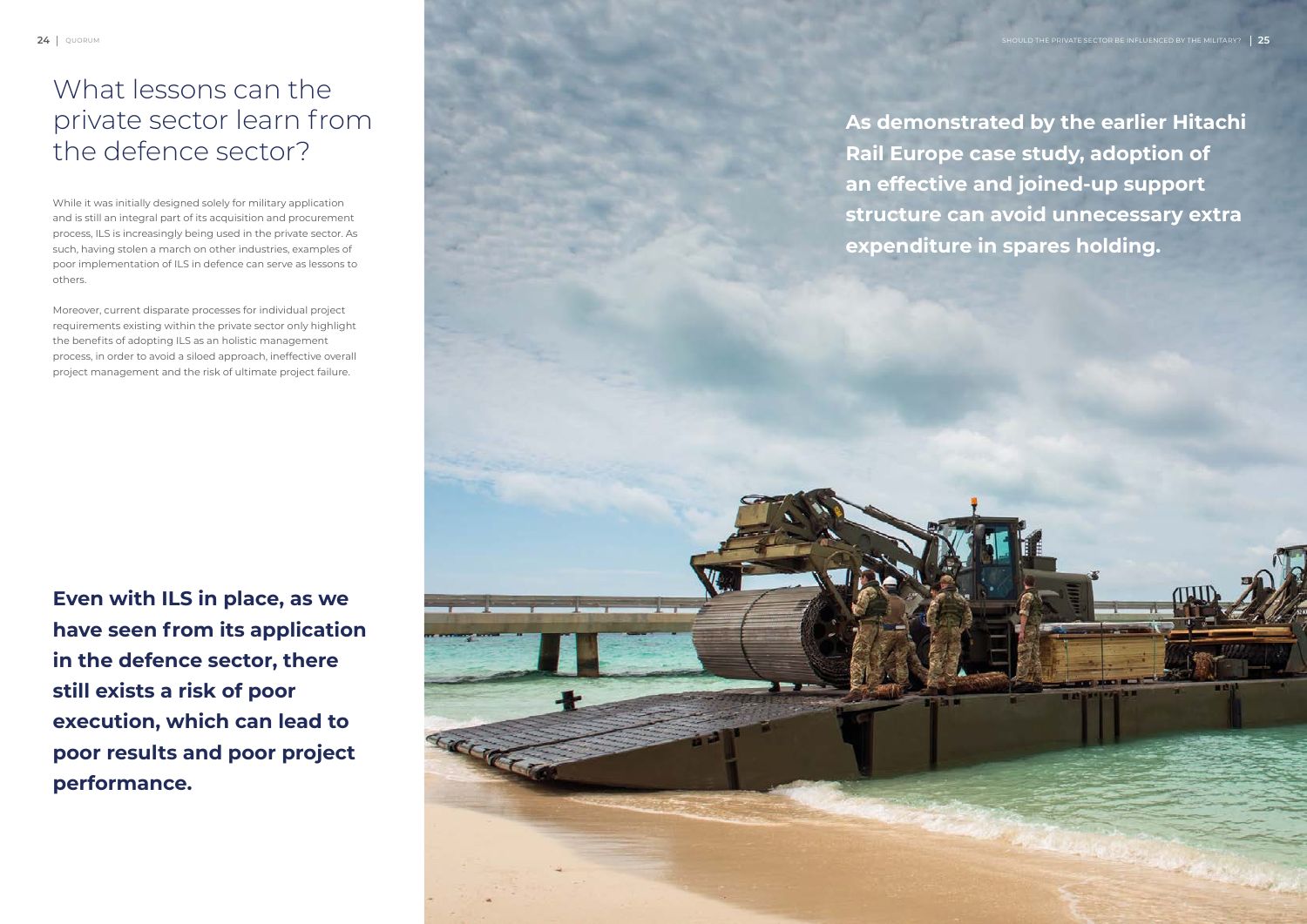# Reliability & Availability

# Resources & Training

To have reliable equipment in the right place at the right time, and in the hands of the user is the central aim of the defence sector. But this mantra isn't exclusive to the military, and can be applied to projectcritical equipment in any industry.

Usage over time will naturally impact the lifespan of parts, for example. Therefore improper understanding of failure rates, and mitigation of these, brings about a poor or complete lack of adequate spares holding, ultimately impacting financially through increased down time and subsequent lack of productivity.

When a contract is secured, the necessary manpower required to deliver on that project needs to be accurately factored into the forecast. If it isn't, it stands to reason that quality, costs, and timescales can be negatively impacted.

Once established, having the right level of knowledge within the resources base for effective interaction with systems, equipment, and processes is crucial. Without the necessary and proper training and competencies in place, systems and equipment will not be operated to maximum capability and with optimal efficiency.

Properly implemented, a Training Needs Analysis will identify and provide recommendations on the best route available, including addressing any skills or training gaps within the organisation, in order to support equipment and systems throughout their Life Cycle.

# The Implications of Poor Execution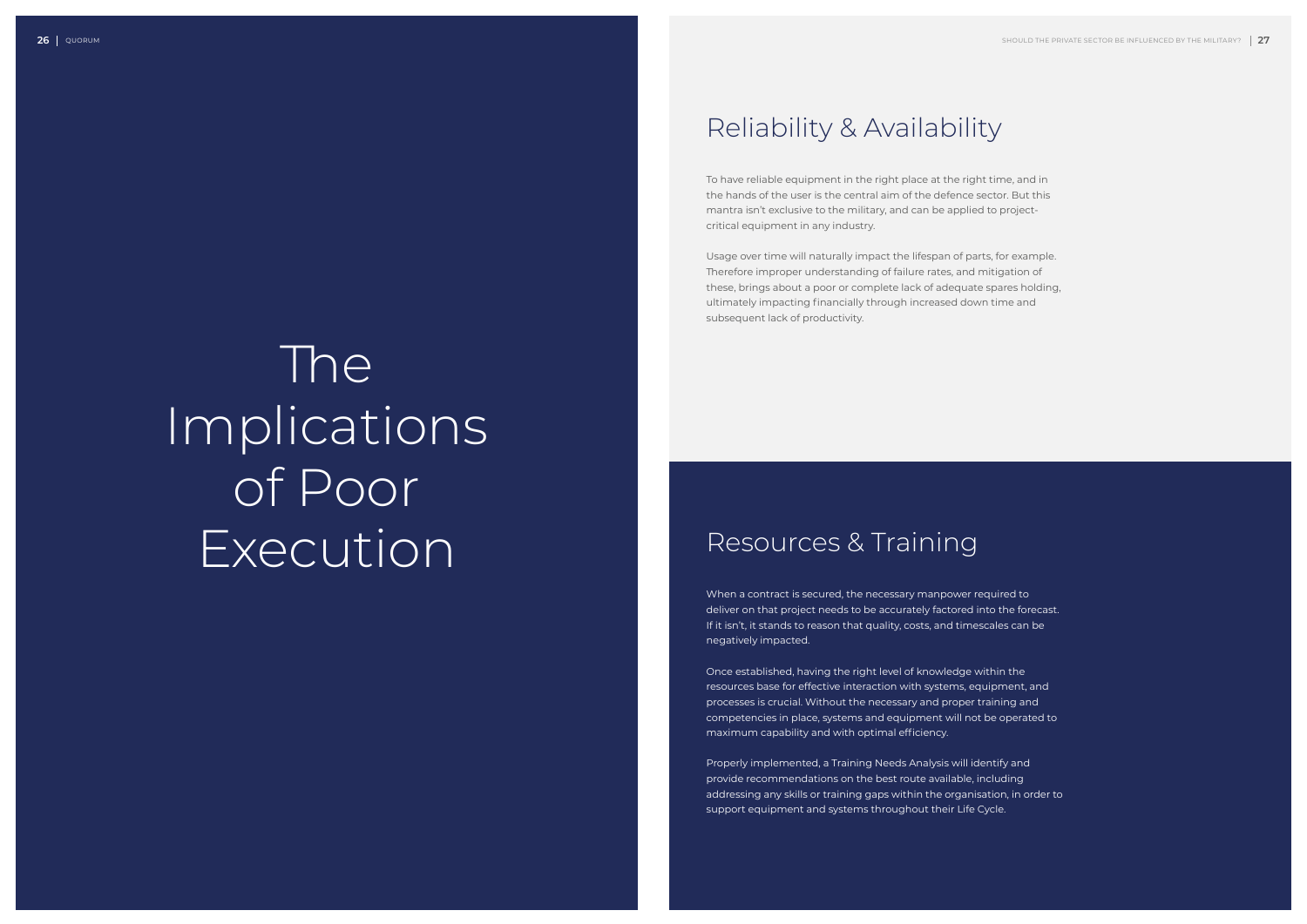### Equipment

#### Documentation

Poorly-managed equipment can be devastating to both a project and those contributing to it. Projects can be cancelled and/or equipment become dangerous or unfit for purpose, resulting in huge cost losses both short- and long-term.

Key areas to consider throughout the process of design and development:

Project losses due to poor equipment maintenance, training, and documentation can be significant and can impact on the overall success of the project's delivery - with some major military projects having to be cancelled due to inaccurate forecasts around the associated costs of maintaining, servicing and repairing equipment.

Technical Documentation provides the information necessary to operate, maintain, repair, support and dispose of equipment throughout its life.

Inaccurate operating information, out-dated processes and systems for repairing and maintaining equipment, inaccurate diagnostics and failure rates, and inconsistent information can all pose huge risks to safety, bring about human error and operational inefficiencies.

| <b>Capability</b>       | Equipment needs to operate at the desired capability level to ensure<br>that it remains effective throughout its specified Life Cycle, and that<br>it is operating at the capability level intended. Without the processes<br>in place to effectively document, manage, maintain, and analyse the<br>equipment, capability will decrease over time leading to increased<br>programme costs. |
|-------------------------|---------------------------------------------------------------------------------------------------------------------------------------------------------------------------------------------------------------------------------------------------------------------------------------------------------------------------------------------------------------------------------------------|
| <b>Supportable</b>      | Is the equipment provided supportable throughout its lifetime? This<br>incorporates the training required, the maintenance of the equipment,<br>and supporting documentation.                                                                                                                                                                                                               |
| <b>Optimising Costs</b> | Not only should the equipment be reliable, operating at optimum<br>capacity, and supportable, but it also needs to be cost-efficient and<br>meet the project's specified running and operational costs.                                                                                                                                                                                     |

It could be argued that in certain sectors yet to fully embed truly effective systems management, there is scope for those companies to lead the way through their own deployment of ILS, not only in meeting project milestones, deadlines and budget constraints, but in delivering excellence at every stage of the process.

**The UK military is a pillar of success in operation and it's clear that the introduction of ILS as a mandatory project management framework is now critical to that success.** Moreover, when ILS is implemented well, it has been hugely effective in helping to avoid project overspend and ensure timely delivery of all systems and equipment.

The role of ILS at each stage of strategic planning can positively impact equipment design, manufacture, delivery, training, safety, maintenance, and support. Lessons have been learned over its implementation in the defence sector and there are many examples, both good and bad, which other industries can look to when deciding on the best approach.

# Conclusion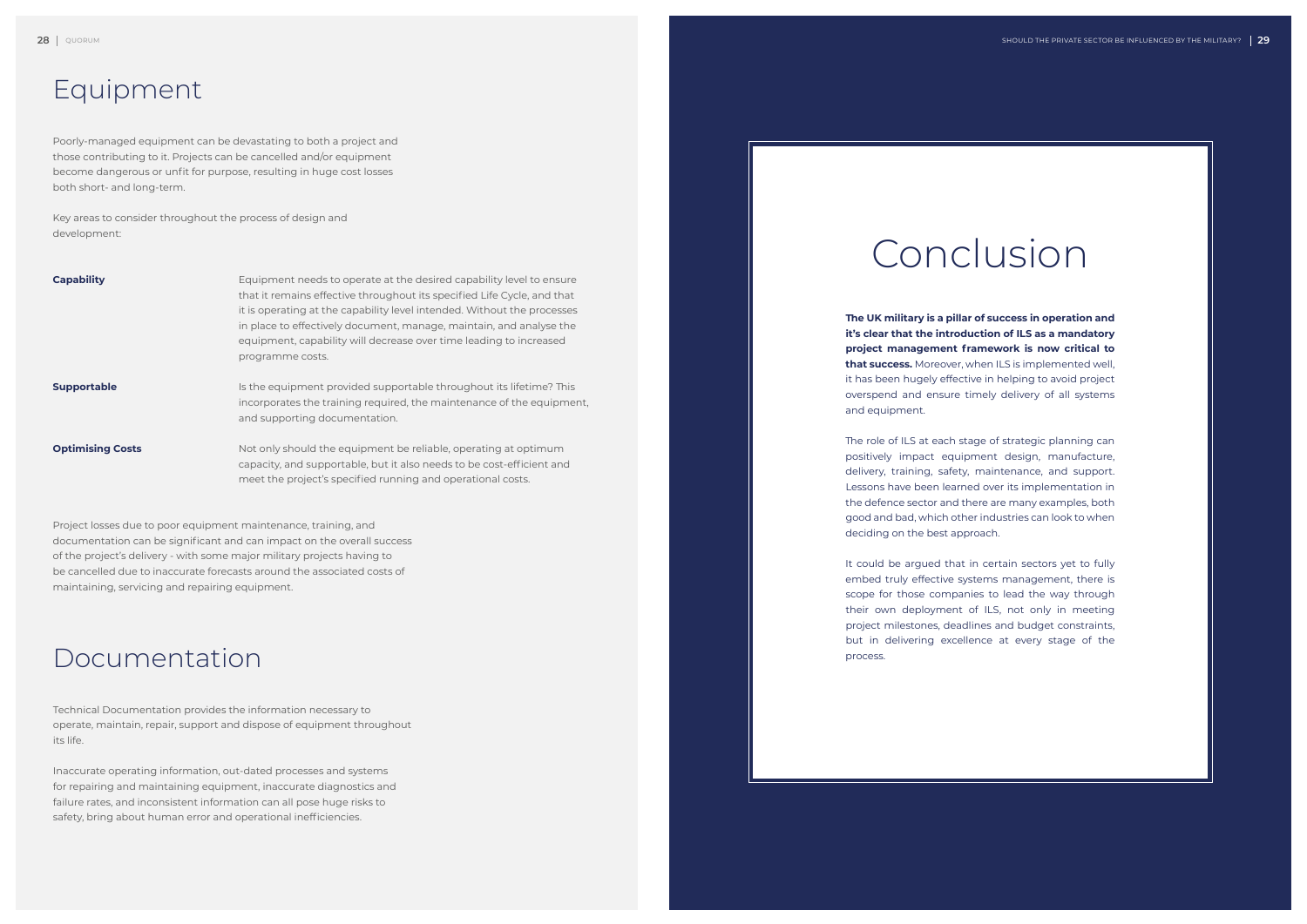# About Quorum Contact

#### References

Quorum Logistic Support Limited is a forward-thinking consultancy, specialising in Integrated Logistic Support (ILS), and related services such as Reliability & Maintainability, Safety, Environmental Protection, Risk Analysis, and Project Management. Proudly independent, the company launched in 2000 and is headquartered in Telford, Shropshire.

Quorum consultants bring a diverse and extensive range of practical and theoretical knowledge for clients. These skills, coupled with strong management skills, ensure delivery of projects within timescales, to budget, and performance requirements — without compromising on customer capability.

Covering expert data capture, analysis, and modelling techniques, Quorum is ISO 9001:2015 accredited, has seen its achievements recognised by its MoD capability sponsor and the wider industry, and has delivered major programmes for the likes of BAE Systems, Rheinmetall and more recently Rheinmetall BAE Systems Land (RBSL), Lockheed Martin, General Dynamics, and Miller Industries.

Quorum is also a proud Member of the Aurora Partner Network Advisory Group, an Engineering Delivery Partner for Defence Equipment & Support; supports the Programme Delivery Partner (PDP) framework; and is listed on the Joint Supply Chain Accreditation Register (JOSCAR) Stage 1 and 2.

Committed to continually innovating and offering flexibility of approach, Quorum's dedicated industry-first 'Virtual Bench' provides clients with a 'bank' of the top talent available based on common skills requirements for specific projects.

This allows the assessment and register of contractors' very niche and specific skills and means they can be called into contracts as the client requires (once they've been through the rigorous interview and on-boarding processes). Quorum guarantees availability within five days which has provided a revolutionary level of flexibility for clients, and speed of access to expert contractors too.

As an organisation committed to playing its part in developing the next generation of skilled technical engineers, Corporate Social Responsibility is hard-wired into everything the company does. Quorum is involved in education supporting local schools and running Science, Technology, Engineering and Maths (STEM) Ambassador Programmes. The company is also endorsed for engineering competence by, and provides consultancy to, the Institution of Engineering and Technology (IET), and employees have been recognised for proving Sustained High Levels of Achievement in business.

#### **Call**

+44 (0) 1952 671950

#### **Email**

info@qlsl.com

#### **Post**

Quorum Logistic Support Ltd Quantum House Hadley Park East **Telford** TF1 6QJ

*1. https://assets.publishing.service.gov.uk/government/uploads/system/uploads/attachment\_data/file/652915/*

- *UK\_Defence\_in\_Numbers\_2017\_-\_Update\_17\_Oct.pdf*
- *2. https://des.mod.uk/who-we-are/*
- *3. https://www.gov.uk/government/publications/growing-the-contribution-of-defence-to-uk-prosperity-areport-for-the-secretary-of-state-for-defence-by-philip-dunne-mp*
- *4. https://assets.publishing.service.gov.uk/government/uploads/system/uploads/attachment\_data/ file/761434/Finance\_and\_economics\_annual\_statistical\_bulletin\_trade\_industry\_and\_contracts\_ December\_2018.pdf*
- *5. https://www.thetimes.co.uk/article/crucial-defence-network-is-late-and-210m-over-budget-7g5hs79q7*
- *6. https://www.nao.org.uk/report/strategic-financial-management-in-the-ministry-of-defence/*
- *7. Contains public sector information licensed under the Open Government Licence v3.0. (images)*